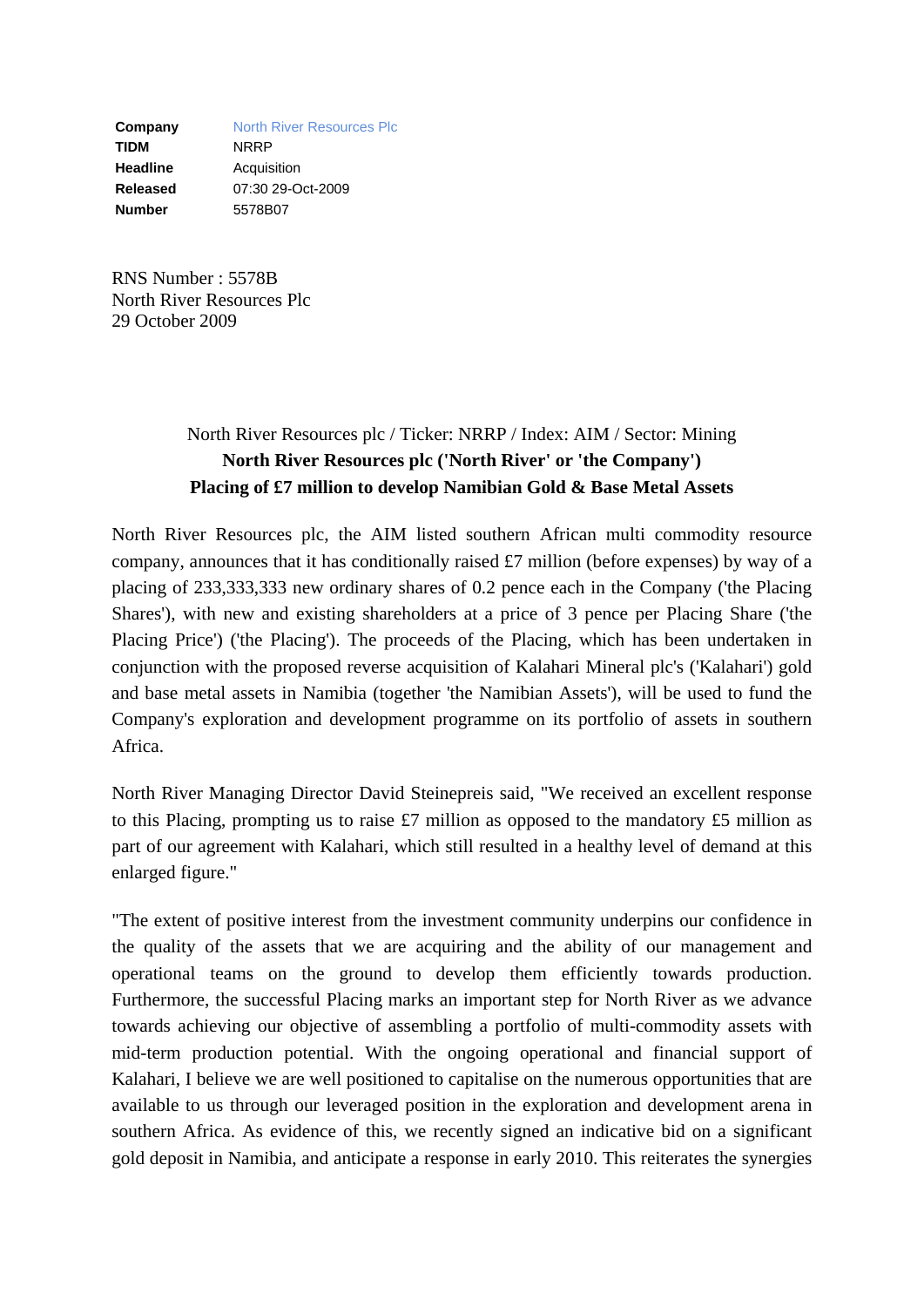between our two companies and gives an early indication of the success that may be achieved through our close cooperation moving forward."

The Placing Shares will represent 39.3 per cent. of the enlarged issued share capital, which will then comprise 594,000,000 ordinary shares of 0.2 pence each ('Ordinary Shares').

The Placing is conditional, inter alia, on the admission of the enlarged share capital of the Company to trading on AIM ('Admission') and approval of the Acquisition by the shareholder of the Company at a general meeting. Application will be made to the London Stock Exchange for the enlarged share capital of the Company to be admitted to trading and it is expected that Admission will occur, and dealings in the Placing Shares will commence, on 23 November 2009.

The Placing Shares will, when issued, rank *pari passu* in all respects with the existing issued shares of North River, including the right to receive any dividends and other distributions declared following Admission.

### **Further Information**

#### *Introduction*

On 5 October 2009, the Company announced that it had conditionally agreed to acquire the entire issued share capital of, and shareholder loans to, West Africa Gold Exploration (Namibia) (Proprietary) Limited ('WAGE') and Craton Diamonds (Proprietary) Limited ('CD') from Kalahari ('the Acquisition') and intended to place ordinary shares of 0.2 pence each in the capital of the Company ('Ordinary Shares') to raise not less than £5 million to fund its exploration and development programme and provide general working capital.

WAGE owns a number of Exclusive Prospecting Licences ('EPLs') containing copper and gold prospects in Namibia whilst CD owns EPL 2902 ('the Namibian Licences') which contains the Namib Lead Mine, a lead zinc project, also in Namibia. A significant amount of exploration work, including extensive drilling, has been undertaken on these projects which the Directors believe warrant further appraisal and development with the potential for mid term production.

The board of North River ('Board'), in conjunction with Kalahari, believes that using North River as a separate quoted AIM company, with a dedicated technical and corporate team concentrating on the potential already demonstrated for these assets and future acquisitions, is the correct strategy for the future.

The aggregate consideration for the acquisition of the shares in and shareholder loans to WAGE and CD is £8 million, to be satisfied by the allotment and issue of 266,666,667 new Ordinary Shares ('Consideration Shares') at an issue price of 3 pence per share.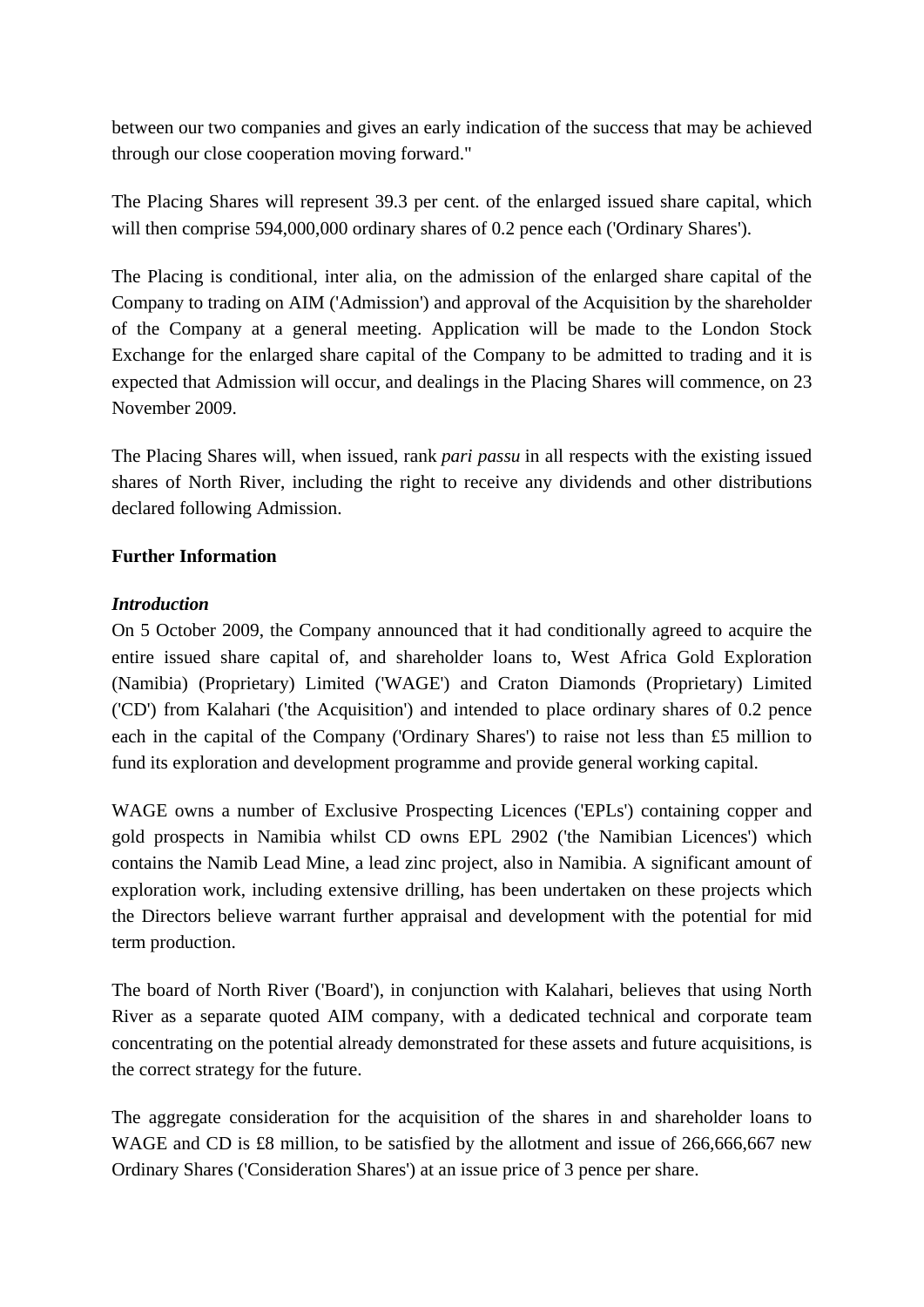The purchase consideration for the shares of, and shareholder loans to, WAGE is £7.35 million which shall be satisfied by the allotment and issue of 245,000,000 Ordinary Shares to Kalahari Gold Limited, a subsidiary of Kalahari.

The purchase consideration for the shares of, and shareholder loans to, CD is £650,000 which shall be satisfied by the allotment and issue of 21,666,667 Ordinary Shares to Kalahari Diamonds Limited, a subsidiary of Kalahari.

The Board has formed the view that the Acquisition offers the following benefits:

- WAGE and CD's projects are all located within renowned geological settings in Namibia;
- Kalahari has spent approximately £8 million to date on the Namibian Licences being acquired which all warrant future work;
- further upside potential exists by upgrading the current resources through further exploration and drilling;
- feasibility studies to bring one or more projects into production could start within 12 months;
- by having a foothold within Namibia's resource rich country, it is likely that opportunities will present themselves to add further to the current portfolio of assets; and
- the support of a large shareholder in Kalahari

The Directors believe that the Acquisition and future strategy for North River will transform the Company with the aim of becoming a producer in the mid term. The support of Kalahari, together with Kalahari's success in Namibia. will be a solid base for North River to grow in its own right. A cooperative bid has already been made on a substantial gold acquisition in Namibia and the Company has been informed that it has been shortlisted.

The acquisition of five licences in Mozambique ('the Mozambique Licences') signalled the beginning of the Company's intention to grow a portfolio of resource projects across various commodities, and the acquisition of WAGE and CD is an important second step in this strategy. Following completion of the Acquisition, the Company intends to continue its growth by the acquisition of, or investment in, additional projects, assets and companies across southern Africa and by pursuing organic growth within the group.

In addition Mark Hohnen and Glyn Tonge will be appointed to the Board with effect from Admission and Glenn Whiddon and Patrick Burke have agreed to step down.

#### *Background to and reasons for the proposed Placing, Acquisition and readmission*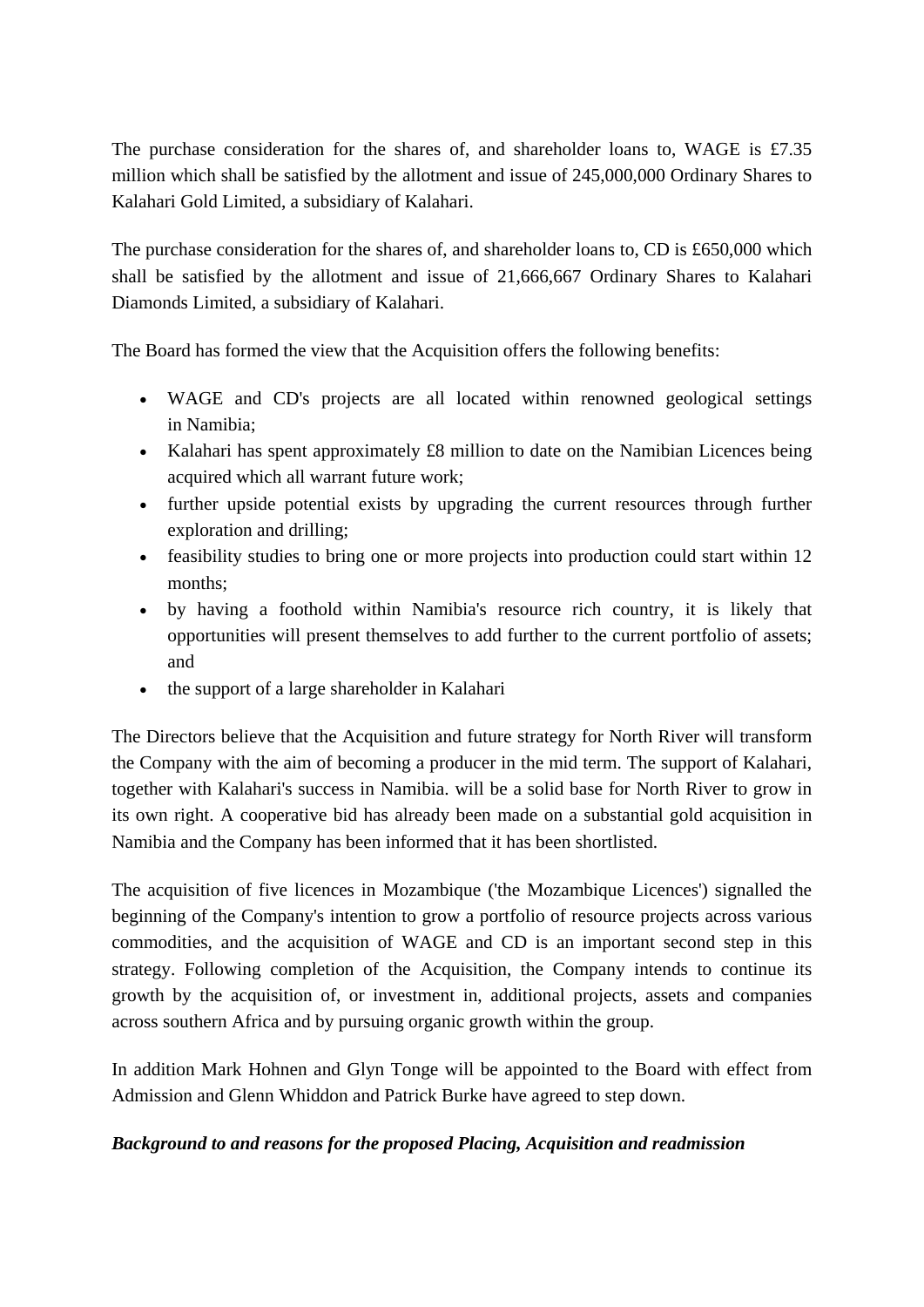North River was admitted to trading on AIM on 27 December 2006 for the purpose of earning an initial 20 per cent. interest in Coronet Hill in the Northern Territory of Australia which has the geological potential to host tin, tungsten, base metals and other precious metals.

It had always been the Board's intention to add other resource projects to Coronet Hill and on 28 July 2009 the Company announced that it had entered into an agreement with Omega to acquire the Mozambique Licences. These projects have the potential to host uranium, precious and base metals and originally comprised 32 licences.

Since 28 July 2009, the Company has conducted a data acquisition and review exercise covering all the Mozambique Licences and has now rationalised certain licences. A work programme for the remaining five licences is currently being developed.

The Board has reviewed the work undertaken to date by WAGE and CD in relation to the Namibian Licences and considers that these projects contain significant potential value. Accordingly, the Board have formed the view that the Acquisition offers the potential for creation of shareholder value.

### *The Acquisition*

#### **Overview**

WAGE and CD have been evaluating a portfolio of properties that covers an area of approximately 2,121 km2 in Western and Central Namibia, which includes licences on the Kalahari Copper Belt. These areas make up the Dordabis, Witvlei and Ubib project areas and the Namib Lead Zinc Mine project. The projects have focused on copper, lead, zinc and gold. Exploration work completed to date has focused primarily on the Dordabis (Copper), Witvlei (Copper) and Namib Lead Zinc Mine projects. All projects are owned by WAGE, except the Namib Lead Zinc Mine area which is owned by CD, on the terms of the Namibian Licences. A JORC compliant Inferred Resource has been calculated for the Koperberg Prospect (Dordabis Project). WAGE and CD have also completed non code compliant in-house resource estimates over the RK Zone Prospect (Dordabis Project), Malachite Pan, Okasewa and Christiadore Prospects (Witvlei Project) and the Namib Lead Zinc Project.

# **WAGE**

At the Dordabis project area exploration work carried out since 2006 has focused on delineating and defining existing historical targets within the project area including drill testing. This has resulted in the release of a JORC compliant Inferred Resource of 1.74 Mt grading 0.9 per cent. Cu (17,000 t in situ metal) for the Koperberg Prospect in mid 2007.

All of the prospects investigated to date at Dordabis exhibit similar geology and are generally associated with the western margins of a strongly laminated package of magnetic metavolcanic rocks that are folded along a northeast trending axis. Until 2009, the focus of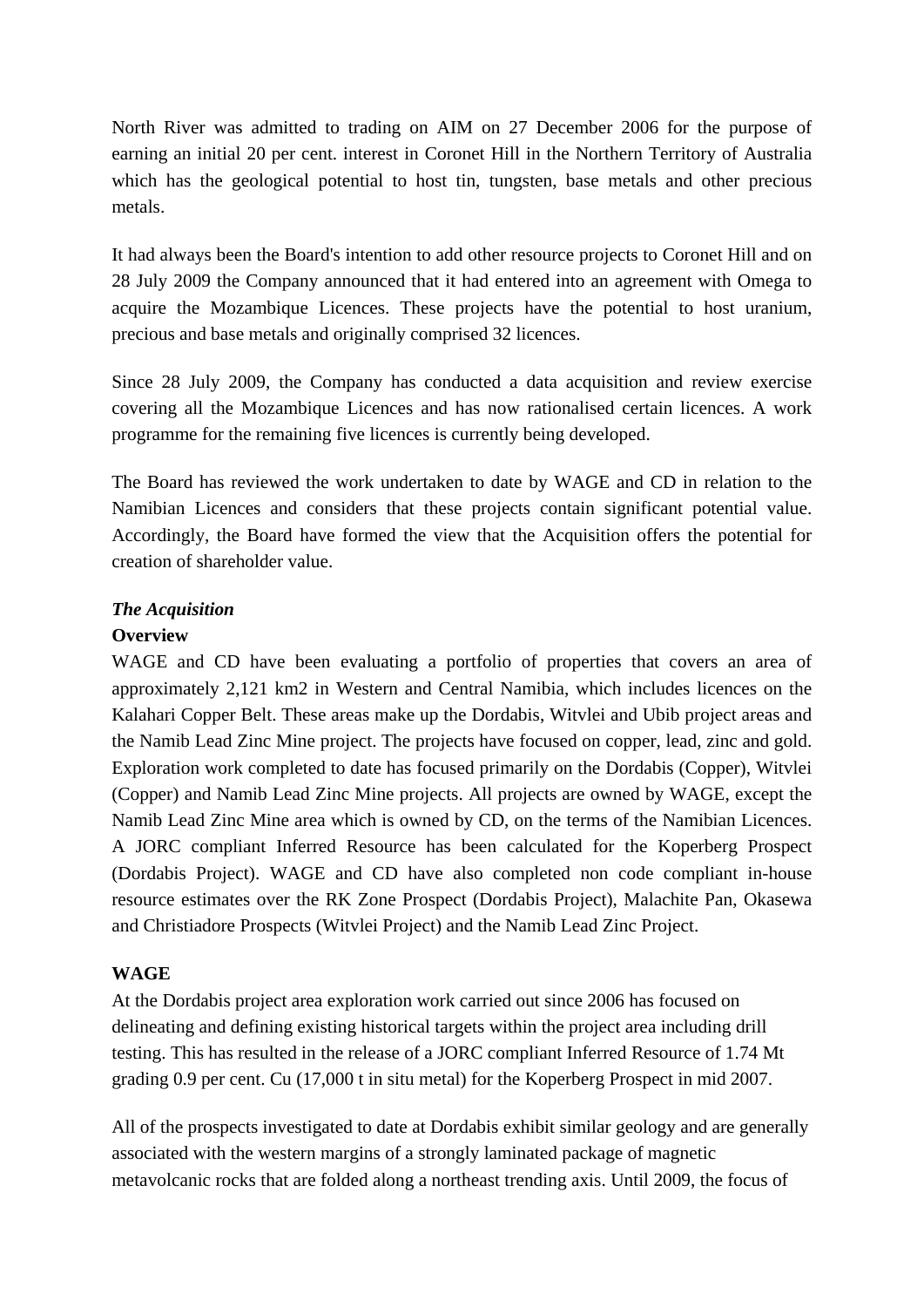exploration had been centred on the Koperberg, RK Zone and nearby Swartberg Prospects (as well as the Balfour, Klein Koperberg and Koperberg South Prospects).

Emphasis has now shifted to the Onverwacht Prospect where recent encouraging results from an ongoing regional soil geochemical programme, targeting potential volcanic hosted mineralisation, have been received. The Koperberg and RK Zone Prospects have the potential to host small, but potentially exploitable, oxide resources amenable to open pit extraction. Diamond drilling as well as additional metallurgical test work is required in order to confirm these potential oxide resources.

At the Witvlei project area, widespread sediment hosted copper mineralisation has been evaluated by several operators, resulting in non code compliant resource estimates containing up to 200,000 t copper. WAGE's exploration efforts to date have focused on validating these historical results and have to date completed in-house non- code compliant resource estimates over the Okasewa, Malachite Pan and Christiadore Prospects have been completed.

A conceptual scoping study, environmental baseline studies and metallurgical test work have been initiated over the Witvlei project area in order to assess all techno-economic parameters required to exploit WAGE's estimated existing resource of 135,000 t of contained copper (defined by in-house estimates over Okasewa, Malachite Pan and Christiadore). Completion of this work has been suspended since December 2008, although limited metallurgical test work is ongoing.

# **CD**

Since acquisition of the Namib Lead Zinc Mine Project, CD has completed a detailed diamond and reverse circulation (RC) drilling programme designed to validate underground and tailings resources. RC and diamond drilling have confirmed historical grade intercepts and thicknesses and have been used to calculate non code compliant mineral resource estimates for the N20/North orebodies as well as tailings. Initial metallurgical test work carried out by MINTEK has demonstrated the feasibility of producing saleable lead and zinc concentrates with good recoveries being obtained.

Potential exists at the Namib Lead Zinc Mine Project to increase the resource base through additional drilling over the N20 and North orebodies as well as deep drilling to test depth continuity under the South and Junction orebodies. The possibility of short term exploitation of open pit/near surface ore resources will be investigated over the North orebody. Additional data, coupled with more detailed metallurgical test work and rigorous capital and operating cost estimates should satisfy the criteria required to re-develop/re-open the mine.

Previous non-JORC compliant mine studies indicate surface tailings and in situ underground reserves of 1.65 mt  $\omega$  5.7 per cent. Zn, 1.6 per cent. Pb and 40.2 g/t Ag.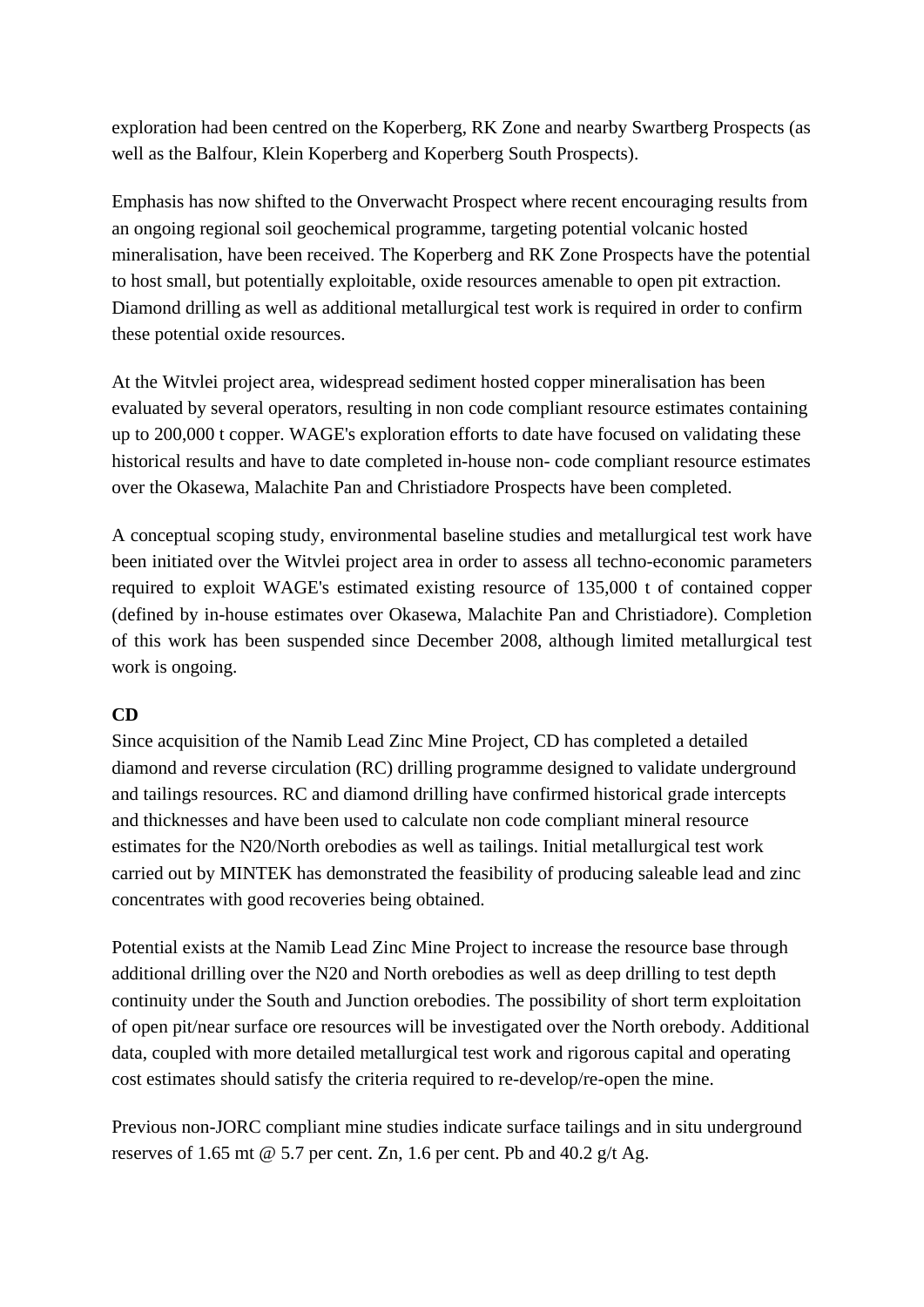### *Principal Terms of the Acquisition*

Under the terms of the share purchase agreement entered into pursuant to the Acquisition ('the Share Purchase Agreement'):

- a. the Company has conditionally agreed to acquire the entire issued share capital of, and shareholder loans to, WAGE for a total consideration of £7,350,000 to be satisfied by the issue of 245,000,000 Ordinary Shares credited as fully paid, at an issue price of 3p per share;
- b. the Company has conditionally agreed to acquire the entire issued share capital of, and Shareholder Loans to, CD for a total consideration of £650,000, to be satisfied by the issue of 21,666,667 Ordinary Shares, credited as fully paid, at an issue price of 3 pence per share;
- c. completion is conditional on the conditions of the Share Purchase Agreement being satisfied; and
- d. the consideration is payable on completion.

### *Details of the Consideration Shares*

The Consideration Shares will be issued credited as fully paid and, immediately following Admission, will represent approximately 44.9 per cent. of the enlarged share capital.

The Consideration Shares will, upon issue, rank *pari passu* in all respects with the existing Ordinary Shares, including the right to receive any dividends and other distributions declared, made or paid following Readmission and will be issued credited as fully paid.

North River is not currently subject to the City Code on Takeovers and Mergers but following Admission it will be and as such Kalahari, and any persons deemed to be acting in concert with it, as the ultimate owner of the Consideration Shares, will be subject to the restrictions on increasing its interest in the Company imposed by Rule 5 of the City Code.

# *Publication of Admission Document and Notice of Extraordinary General Meeting*

The Acquisition and Placing are conditional, *inter alia*, on the approval of shareholders of North River and an AIM admission document setting out details on the Company, WAGE and CD and the Placing and convening an extraordinary general meeting of the Company ('EGM') has today been sent to shareholders in the Company. The EGM will be held at the offices of Sprecher Grier Halberstam LLP, One America Square, Crosswall, London EC3N 2SG at 11:15am on 20 November 2009.

As a result of the publication of the AIM admission document the suspension in trading of the Ordinary Shares will be lifted with immediate effect.

# **\* \* ENDS \* \***

For further information please visit www.northriverresources.com or contact: